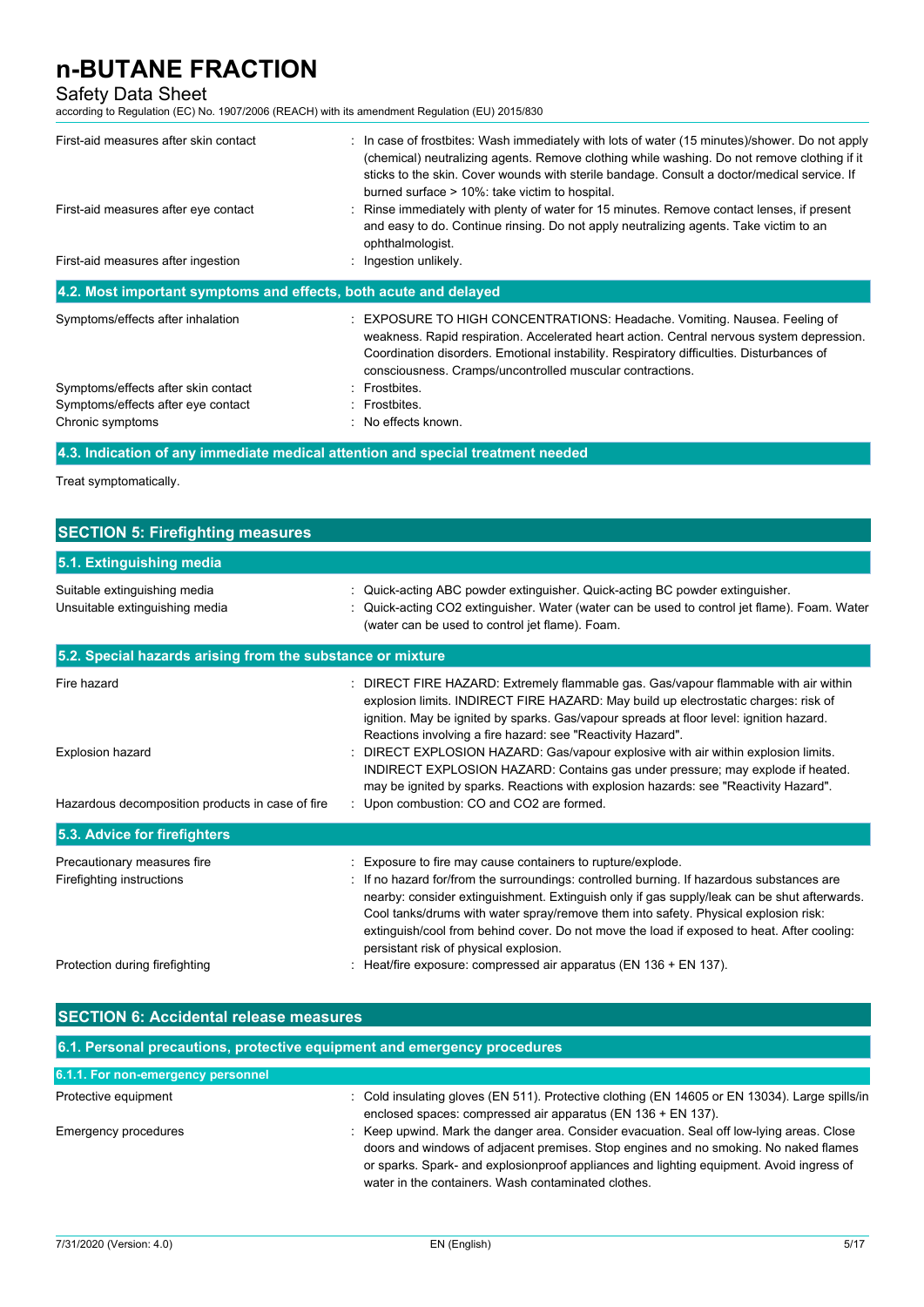### Safety Data Sheet

according to Regulation (EC) No. 1907/2006 (REACH) with its amendment Regulation (EU) 2015/830

#### **6.1.2. For emergency responders**

Protective equipment **interest and the suitable** protective equipment. For further information refer to section 8: "Exposure controls/personal protection".

## **6.2. Environmental precautions**

Prevent spreading in sewers.

| 6.3. Methods and material for containment and cleaning up |                                                                                                                                                                                                                                                                                                                                                                                                                                                                                    |
|-----------------------------------------------------------|------------------------------------------------------------------------------------------------------------------------------------------------------------------------------------------------------------------------------------------------------------------------------------------------------------------------------------------------------------------------------------------------------------------------------------------------------------------------------------|
| For containment                                           | : Contain released product, pump into suitable containers. Plug the leak, cut off the supply.<br>Dam up the liquid spill. Tip the container on one side to stop the leakage. Try to reduce<br>evaporation. Measure the concentration of the explosive gas-air mixture. Dilute/disperse<br>combustible gas/vapour with water curtain. Provide equipment/receptacles with earthing. Do<br>not spray water on unheated tank walls. Do not use compressed air for pumping over spills. |
| Methods for cleaning up                                   | : Liquid spill: cover with foam or sand/earth. Scoop absorbed substance into closing<br>containers. Carefully collect the spill/leftovers. Damaged/cooled tanks must be emptied. Do<br>not use compressed air for pumping over spills. Clean contaminated surfaces with an<br>excess of water. Take collected spill to manufacturer/competent authority. Wash clothing<br>and equipment after handling.                                                                            |
| Other information                                         | : Dispose of waste in accordance with environmental legislation.                                                                                                                                                                                                                                                                                                                                                                                                                   |
| 6.4. Reference to other sections                          |                                                                                                                                                                                                                                                                                                                                                                                                                                                                                    |

For further information refer to section 13. See Heading 8.

| <b>SECTION 7: Handling and storage</b>                             |                                                                                                                                                                                                                                                                                                                                                                                                                                                                                                                                               |  |  |
|--------------------------------------------------------------------|-----------------------------------------------------------------------------------------------------------------------------------------------------------------------------------------------------------------------------------------------------------------------------------------------------------------------------------------------------------------------------------------------------------------------------------------------------------------------------------------------------------------------------------------------|--|--|
| 7.1. Precautions for safe handling                                 |                                                                                                                                                                                                                                                                                                                                                                                                                                                                                                                                               |  |  |
| Additional hazards when processed<br>Precautions for safe handling | Extremely flammable liquefied gas.<br>Use spark-/explosionproof appliances and lighting system. Take precautions against<br>electrostatic charges. Keep away from naked flames/heat. Keep away from ignition<br>sources/sparks. Measure the concentration in the air regularly. Work under local<br>exhaust/ventilation. Comply with the legal requirements. Clean contaminated clothing.<br>Handle uncleaned empty containers as full ones. Thoroughly clean/dry the installation<br>before use. Do not use compressed air for pumping over. |  |  |
| Hygiene measures                                                   | Observe normal hygiene standards.                                                                                                                                                                                                                                                                                                                                                                                                                                                                                                             |  |  |
| 7.2. Conditions for safe storage, including any incompatibilities  |                                                                                                                                                                                                                                                                                                                                                                                                                                                                                                                                               |  |  |
| Storage conditions                                                 | : Protect from sunlight. Store in a well-ventilated place. Keep cool. Store in tightly closed<br>container. Containers which are opened should be properly resealed and kept upright to<br>prevent leakage.                                                                                                                                                                                                                                                                                                                                   |  |  |
| Incompatible products                                              | Oxidizing materials. Peroxides. oxygen. halogens (F, Cl, Br, I). Hydrogen halogenides.<br>Combustible materials.                                                                                                                                                                                                                                                                                                                                                                                                                              |  |  |
| Storage temperature                                                | : $< 50 °C$                                                                                                                                                                                                                                                                                                                                                                                                                                                                                                                                   |  |  |
| Heat and ignition sources                                          | KEEP SUBSTANCE AWAY FROM: heat sources. ignition sources.                                                                                                                                                                                                                                                                                                                                                                                                                                                                                     |  |  |
| Information on mixed storage                                       | KEEP SUBSTANCE AWAY FROM: combustible materials. oxidizing agents. (strong) acids.<br>highly flammable materials. halogens. gases.                                                                                                                                                                                                                                                                                                                                                                                                            |  |  |
| Storage area                                                       | : Keep out of direct sunlight. Store in a cool area. Ventilation at floor level. Fireproof<br>storeroom. Provide for an automatic sprinkler system. Provide for a tub to collect spills.<br>Provide the tank with earthing. Under a shelter/in the open. Aboveground. Meet the legal<br>requirements.                                                                                                                                                                                                                                         |  |  |
| Special rules on packaging                                         | SPECIAL REQUIREMENTS: with pressure relief valve. clean. correctly labelled. meet the<br>legal requirements.                                                                                                                                                                                                                                                                                                                                                                                                                                  |  |  |
| Packaging materials                                                | SUITABLE MATERIAL: steel, stainless steel, monel steel, carbon steel, aluminium, iron.<br>copper. polyethylene.                                                                                                                                                                                                                                                                                                                                                                                                                               |  |  |

## **7.3. Specific end use(s)**

No additional information available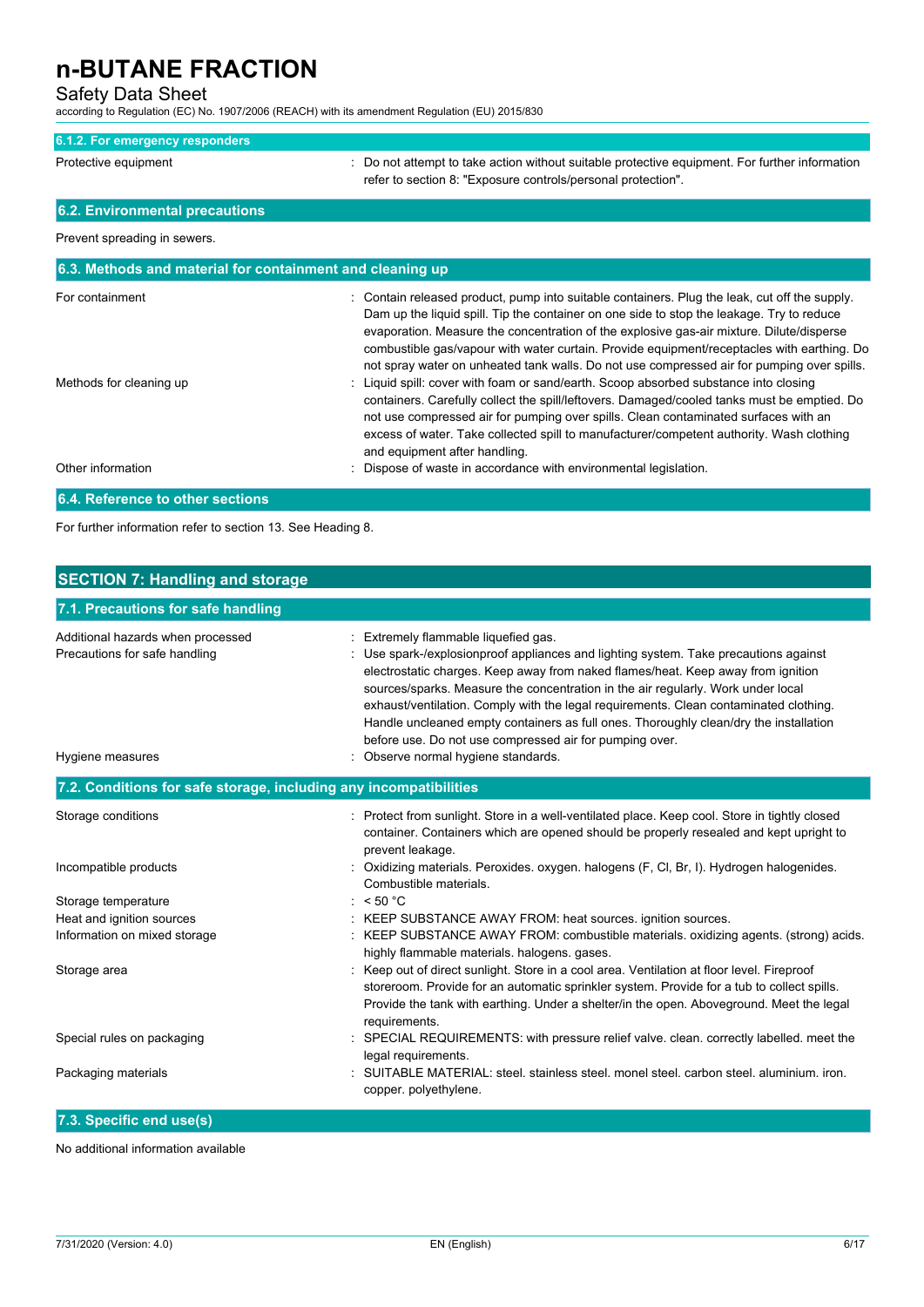## Safety Data Sheet

according to Regulation (EC) No. 1907/2006 (REACH) with its amendment Regulation (EU) 2015/830

| <b>SECTION 8: Exposure controls/personal protection</b>  |                                                                                                                                       |  |
|----------------------------------------------------------|---------------------------------------------------------------------------------------------------------------------------------------|--|
| 8.1. Control parameters                                  |                                                                                                                                       |  |
| n-BUTANE FRACTION (106-97-8)                             |                                                                                                                                       |  |
| <b>Belgium - Occupational Exposure Limits</b>            |                                                                                                                                       |  |
| Local name                                               | Butane, tous isomères: n-butane # Butaan, alle isomeren: n-butaan                                                                     |  |
| Short time value (mg/m <sup>3</sup> )                    | 2370 mg/m <sup>3</sup>                                                                                                                |  |
| Short time value (ppm)                                   | 980 ppm                                                                                                                               |  |
| Regulatory reference                                     | Koninklijk besluit/Arrêté royal 21/01/2020                                                                                            |  |
| <b>Germany - Occupational Exposure Limits (TRGS 900)</b> |                                                                                                                                       |  |
| TRGS 900 Local name                                      | Butan                                                                                                                                 |  |
| Occupational exposure limit value (mg/m <sup>3</sup> )   | 2400 mg/m <sup>3</sup>                                                                                                                |  |
| Occupational exposure limit value (ppm)                  | 1000 ppm                                                                                                                              |  |
| Limitation of exposure peaks                             | 4(11)                                                                                                                                 |  |
| TRGS 900 Remark                                          | <b>DFG</b>                                                                                                                            |  |
| TRGS 900 Regulatory reference                            | <b>TRGS900</b>                                                                                                                        |  |
| <b>Hungary - Occupational Exposure Limits</b>            |                                                                                                                                       |  |
| Local name                                               | n-BUTÁN                                                                                                                               |  |
| AK-érték                                                 | 2350 mg/m <sup>3</sup>                                                                                                                |  |
| CK-érték                                                 | 9400 mg/m <sup>3</sup>                                                                                                                |  |
| Megjegyzések (HU)                                        | N (Irritáló anyagok, egyszerű fojtógázok, csekély egészségkárosító hatással bíró anyagok)                                             |  |
| Regulatory reference                                     | 5/2020. (II. 6.) ITM rendelet - A kémiai kóroki tényezők hatásának kitett munkavállalók<br>egészségének és biztonságának védelméről   |  |
| <b>Poland - Occupational Exposure Limits</b>             |                                                                                                                                       |  |
| Local name                                               | Butan (n-butan)                                                                                                                       |  |
| $NDS$ (mg/m <sup>3</sup> )                               | 1900 mg/m <sup>3</sup>                                                                                                                |  |
| NDSCh (mg/m <sup>3</sup> )                               | 3000 mg/ $m3$                                                                                                                         |  |
| Regulatory reference                                     | Dz. U. 2018 poz. 1286                                                                                                                 |  |
| <b>Spain - Occupational Exposure Limits</b>              |                                                                                                                                       |  |
| Local name                                               | Butano                                                                                                                                |  |
| VLA-ED (ppm)                                             | 1000 ppm Hidrocarburos alifáticos alcanos (C1 - C4) y sus mezclas, gases (Butano;<br>Etano; Metano; Propano)                          |  |
| Regulatory reference                                     | Límites de Exposición Profesional para Agentes Químicos en España 2019. INSHT                                                         |  |
| <b>United Kingdom - Occupational Exposure Limits</b>     |                                                                                                                                       |  |
| Local name                                               | <b>Butane</b>                                                                                                                         |  |
| WEL TWA (mg/m <sup>3</sup> )                             | 1450 mg/m <sup>3</sup>                                                                                                                |  |
| WEL TWA (ppm)                                            | 600 ppm                                                                                                                               |  |
| WEL STEL (mg/m <sup>3</sup> )                            | 1810 mg/m <sup>3</sup>                                                                                                                |  |
| WEL STEL (ppm)                                           | 750 ppm                                                                                                                               |  |
| Remark (WEL)                                             | Carc (Capable of causing cancer and/or heritable genetic damage, only applies if Butane<br>contains more than 0.1% of buta-1,3-diene) |  |
| Regulatory reference                                     | EH40/2005 (Fourth edition, 2020). HSE                                                                                                 |  |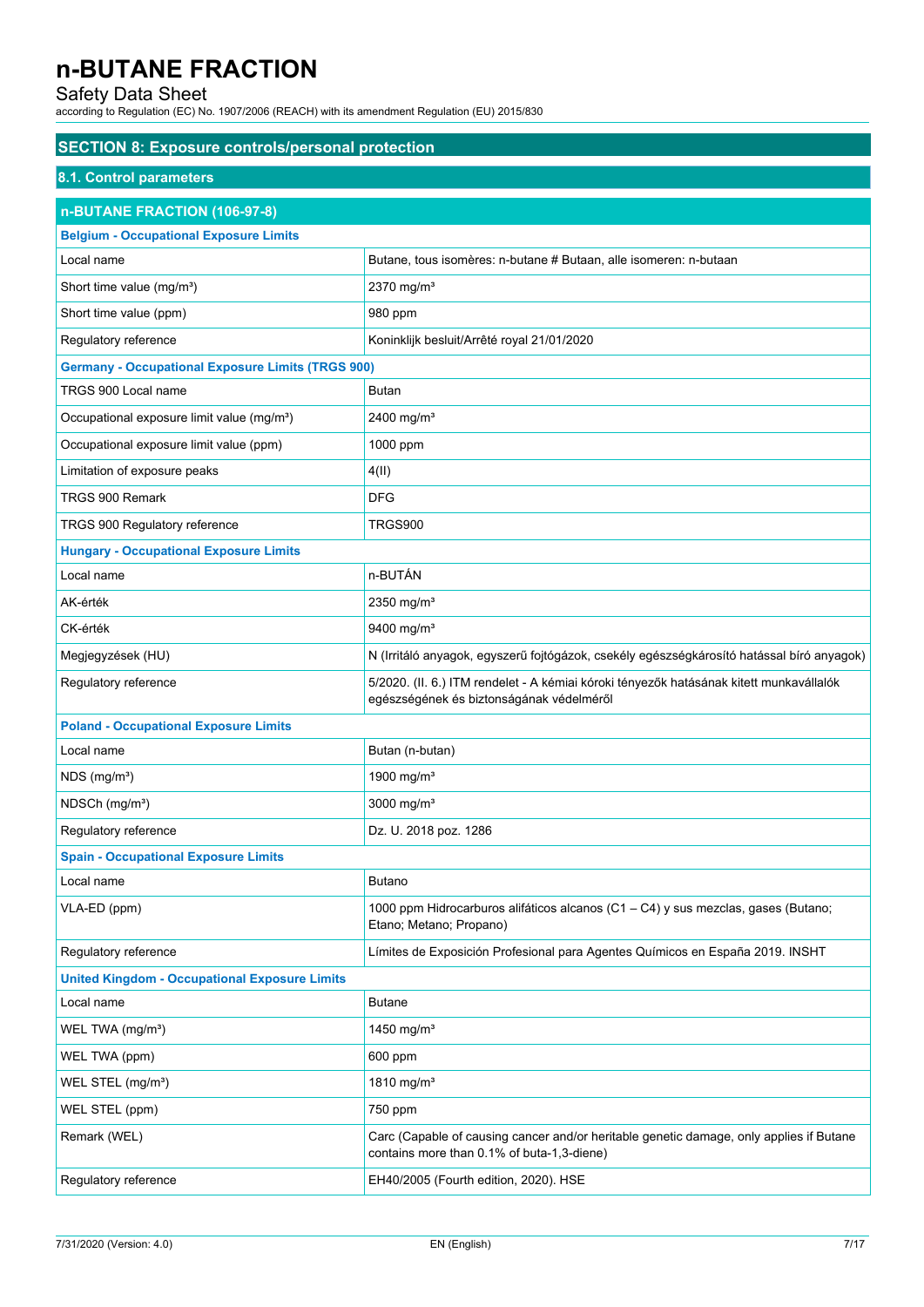## Safety Data Sheet

according to Regulation (EC) No. 1907/2006 (REACH) with its amendment Regulation (EU) 2015/830

| 1,3-butadiene (106-99-0)                                   |                                                                                                                                                                                                                                                                                                                                                                                                                                               |  |
|------------------------------------------------------------|-----------------------------------------------------------------------------------------------------------------------------------------------------------------------------------------------------------------------------------------------------------------------------------------------------------------------------------------------------------------------------------------------------------------------------------------------|--|
| <b>EU - Occupational Exposure Limits</b>                   |                                                                                                                                                                                                                                                                                                                                                                                                                                               |  |
| Local name                                                 | 1,3-Butadiene                                                                                                                                                                                                                                                                                                                                                                                                                                 |  |
| IOELV TWA (mg/m <sup>3</sup> )                             | $2.2$ mg/m <sup>3</sup> (BOEL)                                                                                                                                                                                                                                                                                                                                                                                                                |  |
| IOELV TWA (ppm)                                            | 1 ppm (BOEL)                                                                                                                                                                                                                                                                                                                                                                                                                                  |  |
| Regulatory reference                                       | DIRECTIVE (EU) 2019/130 (amending Directive 2004/37/EC)                                                                                                                                                                                                                                                                                                                                                                                       |  |
| <b>Belgium - Occupational Exposure Limits</b>              |                                                                                                                                                                                                                                                                                                                                                                                                                                               |  |
| Local name                                                 | 1,3-Butadiène # 1,3-Butadieen                                                                                                                                                                                                                                                                                                                                                                                                                 |  |
| Limit value $(mg/m3)$                                      | $2.2 \text{ mg/m}^3$                                                                                                                                                                                                                                                                                                                                                                                                                          |  |
| Limit value (ppm)                                          | 1 ppm                                                                                                                                                                                                                                                                                                                                                                                                                                         |  |
| Remark (BE)                                                | C: la mention "C" signifie que l'agent en question relève du champ d'application du titre 2<br>relatif aux agents cancérigènes, mutagènes et reprotoiques du livre VI du code de bien-<br>être au travail. # C: de vermelding "C" betekent dat het betrokken agens valt onder het<br>toepassingsgebied van titel 2 betreffende kankerverwekkende, mutagene en<br>reprotoxische agentia van boek VI van de codex over het welzijn op het werk. |  |
| Regulatory reference                                       | Koninklijk besluit/Arrêté royal 21/01/2020                                                                                                                                                                                                                                                                                                                                                                                                    |  |
| <b>Germany - Occupational Exposure Limits (TRGS 910)</b>   |                                                                                                                                                                                                                                                                                                                                                                                                                                               |  |
| TRGS 910 Local name                                        | 1,3-Butadien                                                                                                                                                                                                                                                                                                                                                                                                                                  |  |
| TRGS 910 Acceptable concentration (Volume conc.)           | $0.2$ ppm                                                                                                                                                                                                                                                                                                                                                                                                                                     |  |
| TRGS 910 Acceptable concentration (Weight conc.)           | $0.5$ mg/m <sup>3</sup>                                                                                                                                                                                                                                                                                                                                                                                                                       |  |
| TRGS 910 Acceptable concentration notes                    | b) Akzeptanzkonzentration assoziiert mit Risiko 4:10000                                                                                                                                                                                                                                                                                                                                                                                       |  |
| TRGS 910 Tolerance concentration (Volume conc.)            | 2 ppm                                                                                                                                                                                                                                                                                                                                                                                                                                         |  |
| TRGS 910 Tolerance concentration (Weight conc.)            | $5 \text{ mg/m}^3$                                                                                                                                                                                                                                                                                                                                                                                                                            |  |
| TRGS 910 Tolerance concentration excess factor             | 8                                                                                                                                                                                                                                                                                                                                                                                                                                             |  |
| TRGS 910 Equivalence value for tolerance<br>concentration  | 2900 µg/g creatinine<br>80 µg/g creatinine                                                                                                                                                                                                                                                                                                                                                                                                    |  |
| TRGS 910 Equivalence value for acceptable<br>concentration | 600 µg/g creatinine<br>10 µg/g creatinine                                                                                                                                                                                                                                                                                                                                                                                                     |  |
| TRGS 910 Parameter                                         | 3,4- Dihydroxybutyl-merkaptursäure (DHBMA)<br>2-Hydroxy-3-butenyl-merkaptursäure (MHBMA)                                                                                                                                                                                                                                                                                                                                                      |  |
| TRGS 910 Testing material                                  | U - Urin                                                                                                                                                                                                                                                                                                                                                                                                                                      |  |
| TRGS 910 Testing time                                      | b - Expositionsende bzw. Schichtende, c - Bei Langzeitexposition: am Schichtende nach<br>mehreren vorangegangenen Schichten                                                                                                                                                                                                                                                                                                                   |  |
| TRGS 910 Regulatory reference                              | <b>TRGS 910</b>                                                                                                                                                                                                                                                                                                                                                                                                                               |  |
| <b>Hungary - Occupational Exposure Limits</b>              |                                                                                                                                                                                                                                                                                                                                                                                                                                               |  |
| Local name                                                 | 1,3-BUTADIÉN                                                                                                                                                                                                                                                                                                                                                                                                                                  |  |
| AK-érték                                                   | $2.2 \text{ mg/m}^3$                                                                                                                                                                                                                                                                                                                                                                                                                          |  |
| Megjegyzések (HU)                                          | k(1A) (rákkeltő), i (ingerlő anyag, amely izgatja a bőrt, nyálkahártyát, szemet vagy<br>mindhármat); EU6 (2019/130 EU irányelvben közölt érték); T (Azok az anyagok, amelyek<br>egészségkárosító hatása TARTÓS expozíciót követően jelentkezik)                                                                                                                                                                                               |  |
| Regulatory reference                                       | 5/2020. (II. 6.) ITM rendelet - A kémiai kóroki tényezők hatásának kitett munkavállalók<br>egészségének és biztonságának védelméről                                                                                                                                                                                                                                                                                                           |  |
| <b>Poland - Occupational Exposure Limits</b>               |                                                                                                                                                                                                                                                                                                                                                                                                                                               |  |
| Local name                                                 | Buta-1,3-dien                                                                                                                                                                                                                                                                                                                                                                                                                                 |  |
| $NDS$ (mg/m <sup>3</sup> )                                 | $2.2$ mg/m <sup>3</sup>                                                                                                                                                                                                                                                                                                                                                                                                                       |  |
|                                                            |                                                                                                                                                                                                                                                                                                                                                                                                                                               |  |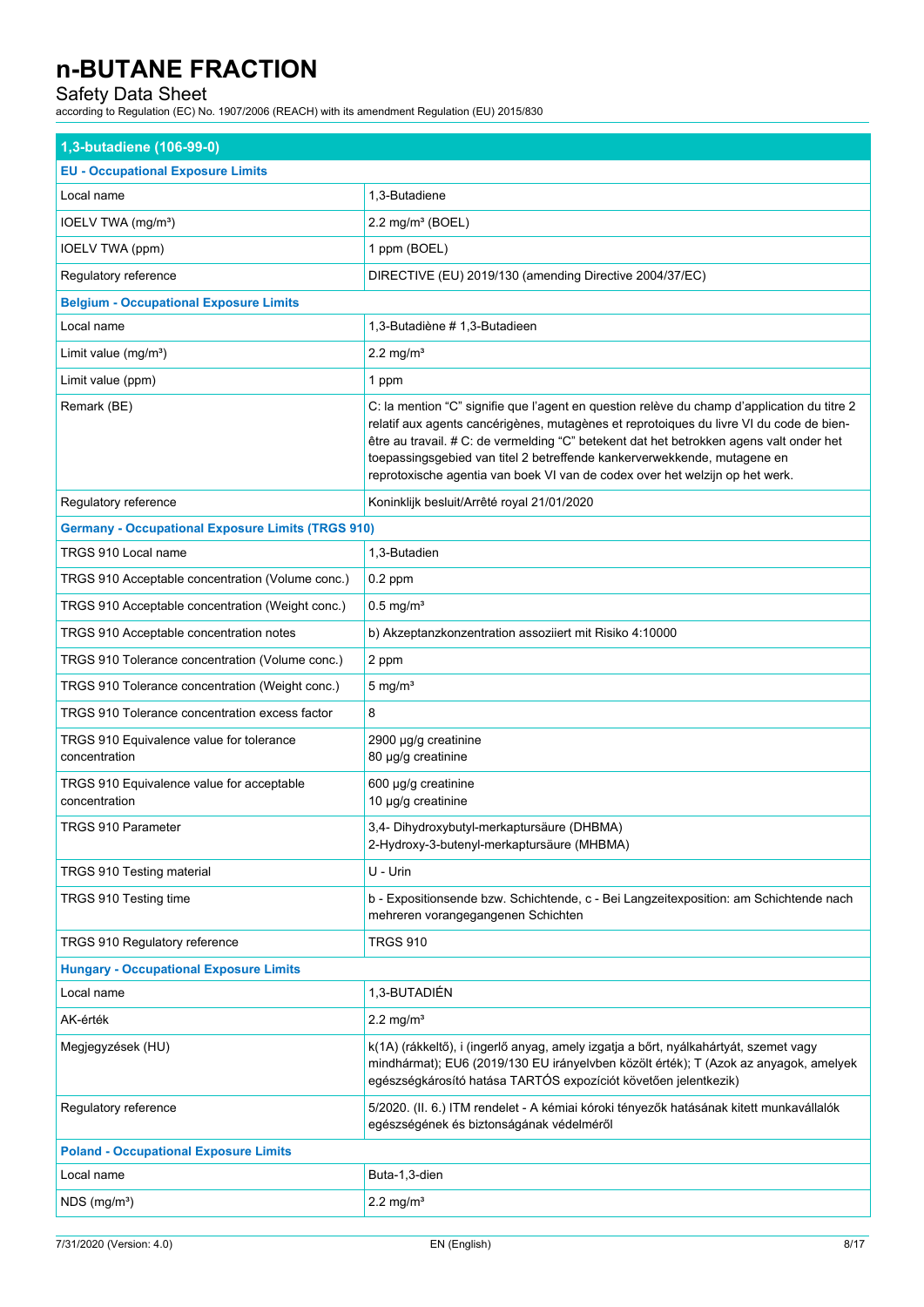## Safety Data Sheet

according to Regulation (EC) No. 1907/2006 (REACH) with its amendment Regulation (EU) 2015/830

| 1,3-butadiene (106-99-0)                             |                                                                                                                                                                                                                                                                                                                                                                                                                                                                                                                                                                                                                                                                                                                                                                                                                                                                                                                                                                                                                                                                                                                                                                                                                                                                                                                                                                                                                                                              |  |
|------------------------------------------------------|--------------------------------------------------------------------------------------------------------------------------------------------------------------------------------------------------------------------------------------------------------------------------------------------------------------------------------------------------------------------------------------------------------------------------------------------------------------------------------------------------------------------------------------------------------------------------------------------------------------------------------------------------------------------------------------------------------------------------------------------------------------------------------------------------------------------------------------------------------------------------------------------------------------------------------------------------------------------------------------------------------------------------------------------------------------------------------------------------------------------------------------------------------------------------------------------------------------------------------------------------------------------------------------------------------------------------------------------------------------------------------------------------------------------------------------------------------------|--|
| Regulatory reference                                 | Dz. U. 2020 poz. 61                                                                                                                                                                                                                                                                                                                                                                                                                                                                                                                                                                                                                                                                                                                                                                                                                                                                                                                                                                                                                                                                                                                                                                                                                                                                                                                                                                                                                                          |  |
| <b>Romania - Occupational Exposure Limits</b>        |                                                                                                                                                                                                                                                                                                                                                                                                                                                                                                                                                                                                                                                                                                                                                                                                                                                                                                                                                                                                                                                                                                                                                                                                                                                                                                                                                                                                                                                              |  |
| Local name                                           | 1,3 Butadienă                                                                                                                                                                                                                                                                                                                                                                                                                                                                                                                                                                                                                                                                                                                                                                                                                                                                                                                                                                                                                                                                                                                                                                                                                                                                                                                                                                                                                                                |  |
| OEL TWA (mg/m <sup>3</sup> )                         | $2.2 \text{ mg/m}^3$                                                                                                                                                                                                                                                                                                                                                                                                                                                                                                                                                                                                                                                                                                                                                                                                                                                                                                                                                                                                                                                                                                                                                                                                                                                                                                                                                                                                                                         |  |
| OEL TWA (ppm)                                        | 1 ppm                                                                                                                                                                                                                                                                                                                                                                                                                                                                                                                                                                                                                                                                                                                                                                                                                                                                                                                                                                                                                                                                                                                                                                                                                                                                                                                                                                                                                                                        |  |
| Regulatory reference                                 | Hotărârea Guvernului nr. 1.218/2006 (Hotărârea nr. 157/2020)                                                                                                                                                                                                                                                                                                                                                                                                                                                                                                                                                                                                                                                                                                                                                                                                                                                                                                                                                                                                                                                                                                                                                                                                                                                                                                                                                                                                 |  |
| <b>Spain - Occupational Exposure Limits</b>          |                                                                                                                                                                                                                                                                                                                                                                                                                                                                                                                                                                                                                                                                                                                                                                                                                                                                                                                                                                                                                                                                                                                                                                                                                                                                                                                                                                                                                                                              |  |
| Local name                                           | 1,3-Butadieno                                                                                                                                                                                                                                                                                                                                                                                                                                                                                                                                                                                                                                                                                                                                                                                                                                                                                                                                                                                                                                                                                                                                                                                                                                                                                                                                                                                                                                                |  |
| VLA-ED (mg/m <sup>3</sup> )                          | 4.5 mg/ $m3$                                                                                                                                                                                                                                                                                                                                                                                                                                                                                                                                                                                                                                                                                                                                                                                                                                                                                                                                                                                                                                                                                                                                                                                                                                                                                                                                                                                                                                                 |  |
| VLA-ED (ppm)                                         | 2 ppm                                                                                                                                                                                                                                                                                                                                                                                                                                                                                                                                                                                                                                                                                                                                                                                                                                                                                                                                                                                                                                                                                                                                                                                                                                                                                                                                                                                                                                                        |  |
| <b>Notes</b>                                         | C1A (Carcinógeno para el hombre), M1B (Sustancias de las que se considera que<br>inducen mutaciones hereditarias en las células germinales humanas), r (Esta sustancia<br>tiene establecidas restricciones a la fabricación, la comercialización o el uso en los<br>términos especificados en el "Reglamento (CE) nº 1907/2006 sobre Registro, Evaluación,<br>Autorización y Restricción de sustancias y preparados químicos" (REACH) de 18 de<br>diciembre de 2006 (DOUE L 369 de 30 de diciembre de 2006). Las restricciones de una<br>sustancia pueden aplicarse a todos los usos o sólo a usos concretos. El anexo XVII del<br>Reglamento REACH contiene la lista de todas las sustancias restringidas y especifica los<br>usos que se han restringido), VLB® (Agente químico que tiene Valor Límite Biológico).                                                                                                                                                                                                                                                                                                                                                                                                                                                                                                                                                                                                                                         |  |
| Regulatory reference                                 | Límites de Exposición Profesional para Agentes Químicos en España 2019. INSHT                                                                                                                                                                                                                                                                                                                                                                                                                                                                                                                                                                                                                                                                                                                                                                                                                                                                                                                                                                                                                                                                                                                                                                                                                                                                                                                                                                                |  |
| <b>Spain - Biological limit values</b>               |                                                                                                                                                                                                                                                                                                                                                                                                                                                                                                                                                                                                                                                                                                                                                                                                                                                                                                                                                                                                                                                                                                                                                                                                                                                                                                                                                                                                                                                              |  |
| Local name                                           | 1,3-Butadieno                                                                                                                                                                                                                                                                                                                                                                                                                                                                                                                                                                                                                                                                                                                                                                                                                                                                                                                                                                                                                                                                                                                                                                                                                                                                                                                                                                                                                                                |  |
| Spain - BLV                                          | 2.5 mg/l Parámetro: Acido 1,2-Dihidroxibutilmercaptúrico - Medio: Orina - Momento de<br>muestreo: Final de la jornada laboral - Notas: S (Significa que el indicador biológico es un<br>indicador de exposición al agente químico en cuestión, pero la interpretación cuantitativa<br>de su medida es ambigua (semicuantitativa). Estos indicadores biológicos deben utilizarse<br>como una prueba de selección (screening) cuando no se pueda realizar una prueba<br>cuantitativa o usarse como prueba de confirmación, si la prueba cuantitativa no es<br>específica y el origen del determinante es dudoso), F (Fondo. El indicador está<br>generalmente presente en cantidades detectables en personas no expuestas<br>laboraboralmente. Estos niveles de fondo están considerados en el valor VLB)<br>2.5 pmol/g hemoglobin Parámetro: Mezcla de 1-N y 2-N-(hidroxibutenil) valina aductos de<br>hemoglobina (Hb) - Medio: Sangre - Momento de muestreo: No crítico - Notas: S<br>(Significa que el indicador biológico es un indicador de exposición al agente guímico en<br>cuestión, pero la interpretación cuantitativa de su medida es ambigua (semicuantitativa).<br>Estos indicadores biológicos deben utilizarse como una prueba de selección (screening)<br>cuando no se pueda realizar una prueba cuantitativa o usarse como prueba de<br>confirmación, si la prueba cuantitativa no es específica y el origen del determinante es<br>dudoso) |  |
| Requlatory reference                                 | Límites de Exposición Profesional para Agentes Químicos en España 2019. INSHT                                                                                                                                                                                                                                                                                                                                                                                                                                                                                                                                                                                                                                                                                                                                                                                                                                                                                                                                                                                                                                                                                                                                                                                                                                                                                                                                                                                |  |
| <b>United Kingdom - Occupational Exposure Limits</b> |                                                                                                                                                                                                                                                                                                                                                                                                                                                                                                                                                                                                                                                                                                                                                                                                                                                                                                                                                                                                                                                                                                                                                                                                                                                                                                                                                                                                                                                              |  |
| Local name                                           | Buta-1,3-diene                                                                                                                                                                                                                                                                                                                                                                                                                                                                                                                                                                                                                                                                                                                                                                                                                                                                                                                                                                                                                                                                                                                                                                                                                                                                                                                                                                                                                                               |  |
| WEL TWA $(mg/m3)$                                    | $2.2 \text{ mg/m}^3$                                                                                                                                                                                                                                                                                                                                                                                                                                                                                                                                                                                                                                                                                                                                                                                                                                                                                                                                                                                                                                                                                                                                                                                                                                                                                                                                                                                                                                         |  |
| WEL TWA (ppm)                                        | 1 ppm                                                                                                                                                                                                                                                                                                                                                                                                                                                                                                                                                                                                                                                                                                                                                                                                                                                                                                                                                                                                                                                                                                                                                                                                                                                                                                                                                                                                                                                        |  |
| Remark (WEL)                                         | Carc (Capable of causing cancer and/or heritable genetic damage)                                                                                                                                                                                                                                                                                                                                                                                                                                                                                                                                                                                                                                                                                                                                                                                                                                                                                                                                                                                                                                                                                                                                                                                                                                                                                                                                                                                             |  |
| Regulatory reference                                 | EH40/2005 (Fourth edition, 2020). HSE                                                                                                                                                                                                                                                                                                                                                                                                                                                                                                                                                                                                                                                                                                                                                                                                                                                                                                                                                                                                                                                                                                                                                                                                                                                                                                                                                                                                                        |  |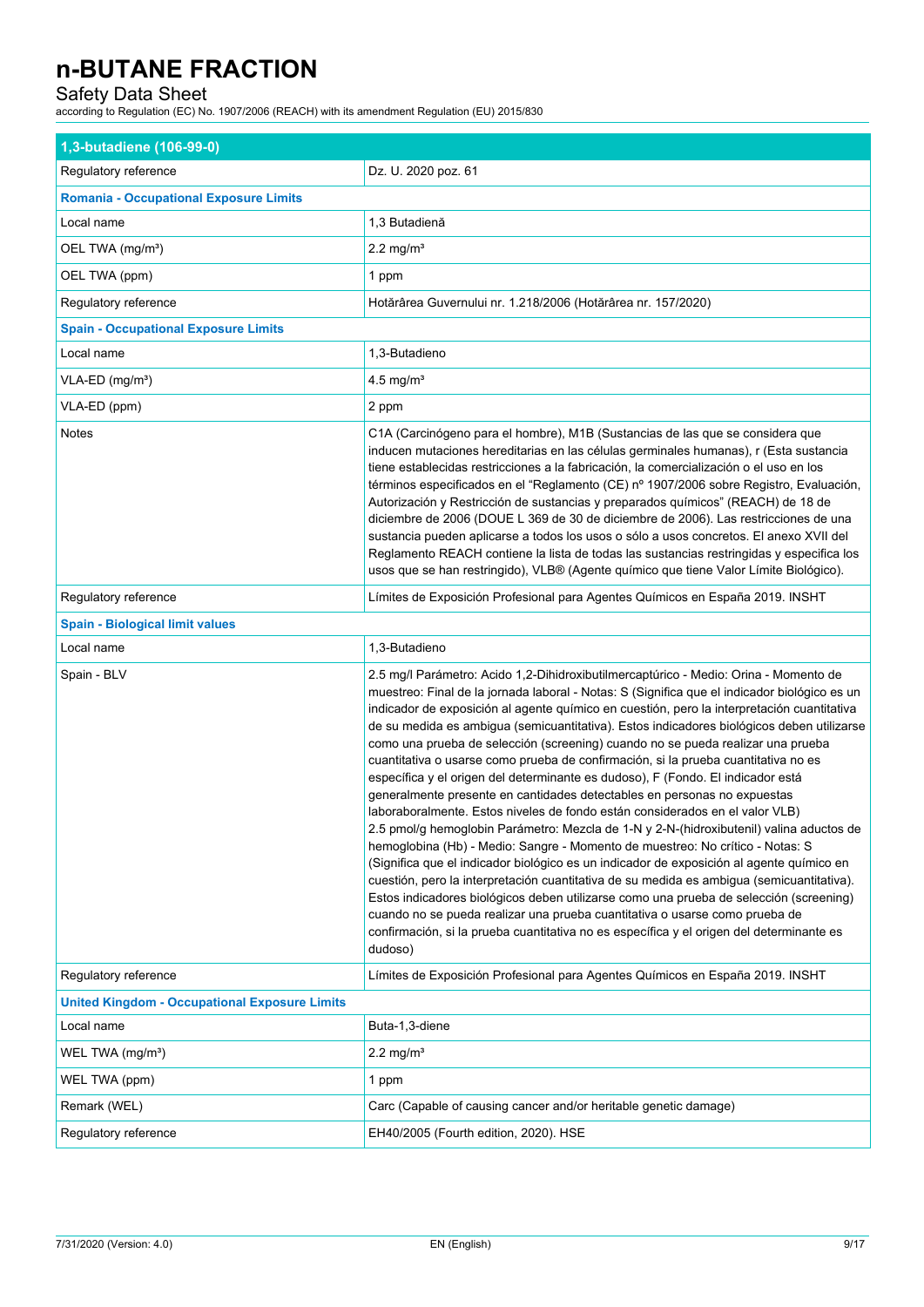## Safety Data Sheet

according to Regulation (EC) No. 1907/2006 (REACH) with its amendment Regulation (EU) 2015/830

| <b>Butane (106-97-8)</b>                                 |                                                                                                                                       |  |
|----------------------------------------------------------|---------------------------------------------------------------------------------------------------------------------------------------|--|
| <b>Belgium - Occupational Exposure Limits</b>            |                                                                                                                                       |  |
| Local name                                               | Butane, tous isomères: n-butane # Butaan, alle isomeren: n-butaan                                                                     |  |
| Short time value (mg/m <sup>3</sup> )                    | 2370 mg/m <sup>3</sup>                                                                                                                |  |
| Short time value (ppm)                                   | 980 ppm                                                                                                                               |  |
| Regulatory reference                                     | Koninklijk besluit/Arrêté royal 21/01/2020                                                                                            |  |
| <b>Germany - Occupational Exposure Limits (TRGS 900)</b> |                                                                                                                                       |  |
| TRGS 900 Local name                                      | Butan                                                                                                                                 |  |
| Occupational exposure limit value (mg/m <sup>3</sup> )   | 2400 mg/m <sup>3</sup>                                                                                                                |  |
| Occupational exposure limit value (ppm)                  | 1000 ppm                                                                                                                              |  |
| Limitation of exposure peaks                             | 4(11)                                                                                                                                 |  |
| TRGS 900 Remark                                          | <b>DFG</b>                                                                                                                            |  |
| TRGS 900 Regulatory reference                            | TRGS900                                                                                                                               |  |
| <b>Hungary - Occupational Exposure Limits</b>            |                                                                                                                                       |  |
| Local name                                               | n-BUTÁN                                                                                                                               |  |
| AK-érték                                                 | 2350 mg/m <sup>3</sup>                                                                                                                |  |
| CK-érték                                                 | 9400 mg/m <sup>3</sup>                                                                                                                |  |
| Megjegyzések (HU)                                        | N (Irritáló anyagok, egyszerű fojtógázok, csekély egészségkárosító hatással bíró anyagok)                                             |  |
| Regulatory reference                                     | 5/2020. (II. 6.) ITM rendelet - A kémiai kóroki tényezők hatásának kitett munkavállalók<br>egészségének és biztonságának védelméről   |  |
| <b>Poland - Occupational Exposure Limits</b>             |                                                                                                                                       |  |
| Local name                                               | Butan (n-butan)                                                                                                                       |  |
| $NDS$ (mg/m <sup>3</sup> )                               | 1900 mg/m <sup>3</sup>                                                                                                                |  |
| NDSCh (mg/m <sup>3</sup> )                               | 3000 mg/m <sup>3</sup>                                                                                                                |  |
| Regulatory reference                                     | Dz. U. 2018 poz. 1286                                                                                                                 |  |
| <b>Spain - Occupational Exposure Limits</b>              |                                                                                                                                       |  |
| Local name                                               | <b>Butano</b>                                                                                                                         |  |
| VLA-ED (ppm)                                             | 1000 ppm Hidrocarburos alifáticos alcanos (C1 - C4) y sus mezclas, gases (Butano;<br>Etano; Metano; Propano)                          |  |
| Regulatory reference                                     | Límites de Exposición Profesional para Agentes Químicos en España 2019. INSHT                                                         |  |
| <b>United Kingdom - Occupational Exposure Limits</b>     |                                                                                                                                       |  |
| Local name                                               | <b>Butane</b>                                                                                                                         |  |
| WEL TWA (mg/m <sup>3</sup> )                             | 1450 mg/m <sup>3</sup>                                                                                                                |  |
| WEL TWA (ppm)                                            | 600 ppm                                                                                                                               |  |
| WEL STEL (mg/m <sup>3</sup> )                            | 1810 mg/m <sup>3</sup>                                                                                                                |  |
| WEL STEL (ppm)                                           | 750 ppm                                                                                                                               |  |
| Remark (WEL)                                             | Carc (Capable of causing cancer and/or heritable genetic damage, only applies if Butane<br>contains more than 0.1% of buta-1,3-diene) |  |
| Regulatory reference                                     | EH40/2005 (Fourth edition, 2020). HSE                                                                                                 |  |
| 8.2. Exposure controls                                   |                                                                                                                                       |  |

### **Appropriate engineering controls:**

Ensure good ventilation of the work station.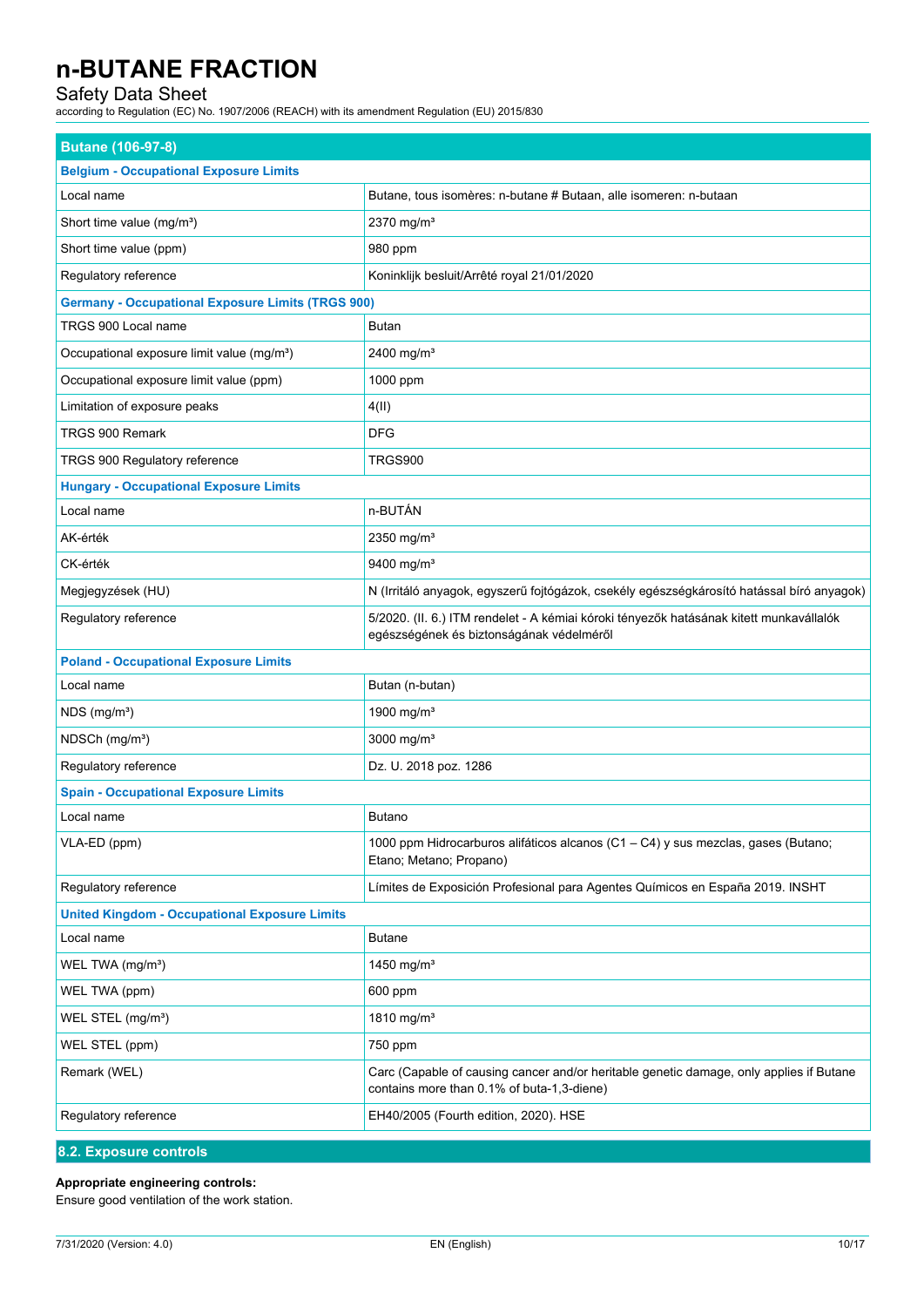### Safety Data Sheet

according to Regulation (EC) No. 1907/2006 (REACH) with its amendment Regulation (EU) 2015/830

#### **Personal protective equipment:**

Insulated gloves. Protective goggles. Protective clothing. High vapour/gas concentration: self-contained respirator.

#### **Materials for protective clothing:**

GIVE GOOD RESISTANCE: chlorosulfonated polyethylene. leather. nitrile rubber. polyurethane. tetrafluoroethylene. GIVE LESS RESISTANCE: nitrile rubber. viton. neoprene/SBR. nitrile rubber/PVC. GIVE POOR RESISTANCE: butyl rubber. chloroprene rubber. natural rubber. PVC. styrene-butadiene rubber

## **Hand protection:**

Insulated gloves

#### **Eye protection:**

Protective goggles (EN 166)

#### **Skin and body protection:**

Protective clothing (EN 14605 or EN 13034)

#### **Respiratory protection:**

High vapour/gas concentration: self-contained respirator

#### **Personal protective equipment symbol(s):**



**Environmental exposure controls:** Avoid release to the environment.

## **SECTION 9: Physical and chemical properties**

**9.1. Information on basic physical and chemical properties**

| Physical state                             | : Gas                                                                       |
|--------------------------------------------|-----------------------------------------------------------------------------|
| Appearance                                 | : Liquefied gas.                                                            |
| Molecular mass                             | : $58.12$ g/mol                                                             |
| Colour                                     | : Colourless.                                                               |
| Odour                                      | : Pure substance is odourless. Commercial/unpurified substance: mild odour. |
|                                            | Commercial/unpurified substance: unpleasant odour.                          |
| Odour threshold                            | : No data available                                                         |
| рH                                         | : Not applicable                                                            |
| Relative evaporation rate (butylacetate=1) | : No data available                                                         |
| Melting point                              | : $-138.3^{\circ}$ C                                                        |
| Freezing point                             | : No data available                                                         |
| Boiling point                              | $: -0.5 °C$                                                                 |
| Flash point                                | : -60 °C (1013 hPa)                                                         |
| Critical temperature                       | : 152 °C                                                                    |
| Auto-ignition temperature                  | : 287 °C (1013 hPa)                                                         |
| Decomposition temperature                  | : No data available                                                         |
| Flammability (solid, gas)                  | : Extremely flammable gas.                                                  |
| Vapour pressure                            | : 2100 hPa (20 $^{\circ}$ C)                                                |
| Vapour pressure at 50 °C                   | $: 4900$ hPa                                                                |
| Critical pressure                          | : 37970 hPa                                                                 |
| Relative vapour density at 20 °C           | : 2.03                                                                      |
| Relative density                           | : $0.58(0 °C)$                                                              |
| Density                                    | : 579 kg/m <sup>3</sup> (0 °C)                                              |
|                                            |                                                                             |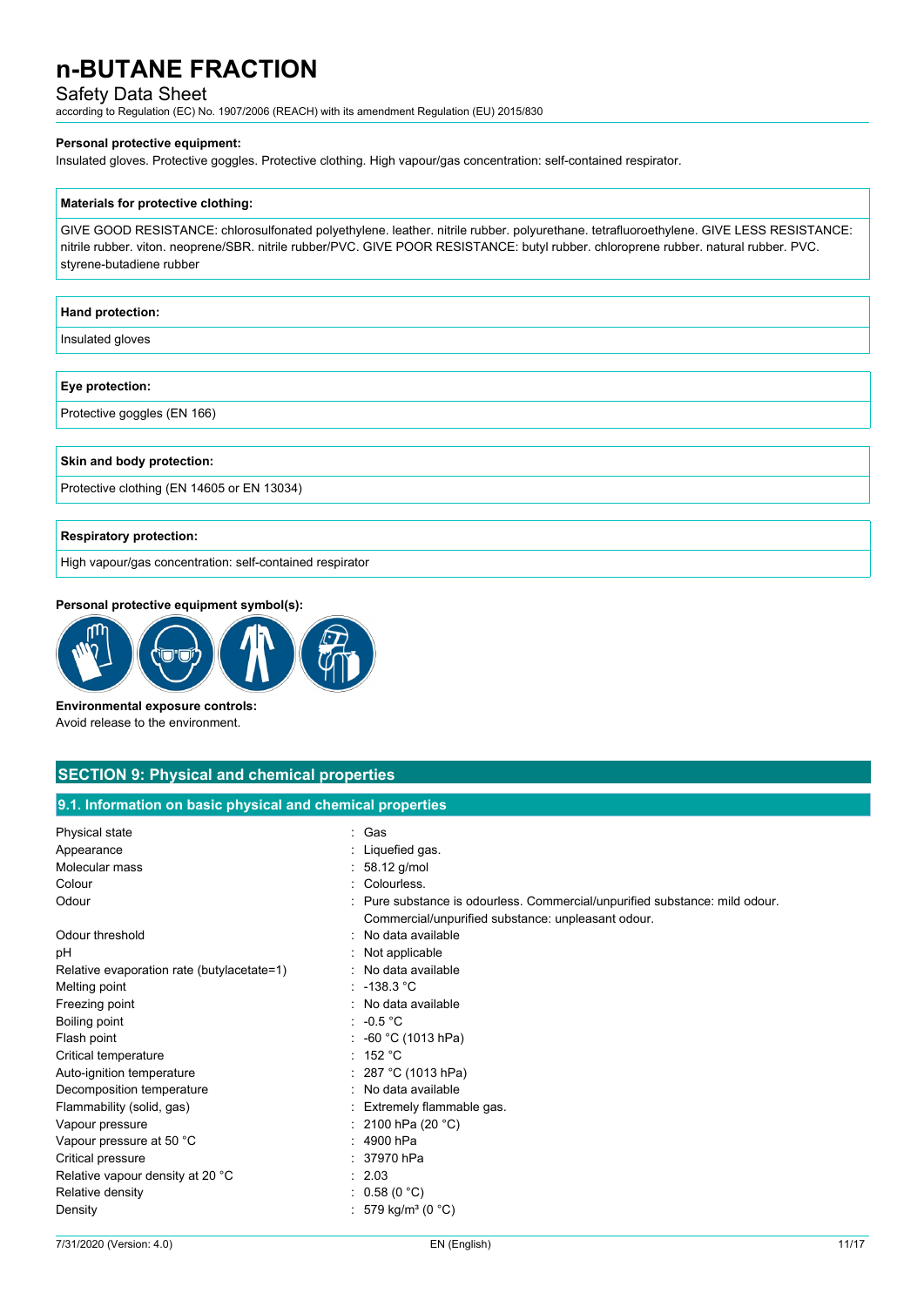### Safety Data Sheet

according to Regulation (EC) No. 1907/2006 (REACH) with its amendment Regulation (EU) 2015/830

| Solubility                                      | : Insoluble in water. Soluble in ethanol. Soluble in ether. Soluble in chloroform.<br>Water: 0.0061 g/100ml (20 °C)<br>Ethanol: $> 10$ g/100ml<br>Ether: $> 10$ g/100ml |
|-------------------------------------------------|-------------------------------------------------------------------------------------------------------------------------------------------------------------------------|
| Partition coefficient n-octanol/water (Log Pow) | : 2.89 (Experimental value)                                                                                                                                             |
| Viscosity, kinematic                            | : No data available                                                                                                                                                     |
| Viscosity, dynamic                              | : $0.007 - 0.011$ mPa $\cdot$ s (27 °C, Test data)                                                                                                                      |
| Explosive properties                            | : No data available                                                                                                                                                     |
| Oxidising properties                            | : No data available                                                                                                                                                     |
| <b>Explosive limits</b>                         | : $1.8 - 8.4$ vol %<br>$37 - 210$ g/m <sup>3</sup>                                                                                                                      |
| Lower explosive limit (LEL)                     | $: 1.8$ vol $%$                                                                                                                                                         |
| Upper explosive limit (UEL)                     | $: 8.4$ vol %                                                                                                                                                           |
| 9.2. Other information                          |                                                                                                                                                                         |
| Minimum ignition energy                         | $: 0.25 \text{ mJ}$                                                                                                                                                     |
| Specific conductivity                           | : < 10000 pS/m                                                                                                                                                          |
| VOC content                                     | $: 100 \%$                                                                                                                                                              |

Other properties **interval of the Cas-** Cas/vapour heavier than air at 20°C. Neutral reaction. May generate electrostatic charges.

## **SECTION 10: Stability and reactivity**

### **10.1. Reactivity**

Reacts with (strong) oxidizers: (increased) risk of fire/explosion. Reacts with (some) halogens.

#### **10.2. Chemical stability**

Stable under normal conditions.

**10.3. Possibility of hazardous reactions**

Extremely flammable liquefied gas. Can form explosive mixtures with air.

#### **10.4. Conditions to avoid**

Avoid contact with hot surfaces. Heat. No flames, no sparks. Eliminate all sources of ignition.

#### **10.5. Incompatible materials**

Oxidizing materials. Combustible materials. oxygen. halogens (F, Cl, Br, I). Hydrogen halogenides. Strong bases.

#### **10.6. Hazardous decomposition products**

Under normal conditions of storage and use, hazardous decomposition products should not be produced.

## **SECTION 11: Toxicological information**

### **11.1. Information on toxicological effects**

| Acute toxicity (oral)<br>Acute toxicity (dermal)<br>Acute toxicity (inhalation) | : Not classified<br>Not classified<br>: Not classified |
|---------------------------------------------------------------------------------|--------------------------------------------------------|
| Skin corrosion/irritation                                                       | : Not classified                                       |
| Serious eye damage/irritation                                                   | pH: Not applicable<br>: Not classified                 |
| Respiratory or skin sensitisation                                               | pH: Not applicable<br>: Not classified                 |
| Germ cell mutagenicity<br>Carcinogenicity                                       | Not classified<br>: Not classified                     |
| Reproductive toxicity                                                           | Not classified                                         |
| STOT-single exposure                                                            | $\cdot$ Not classified                                 |
|                                                                                 |                                                        |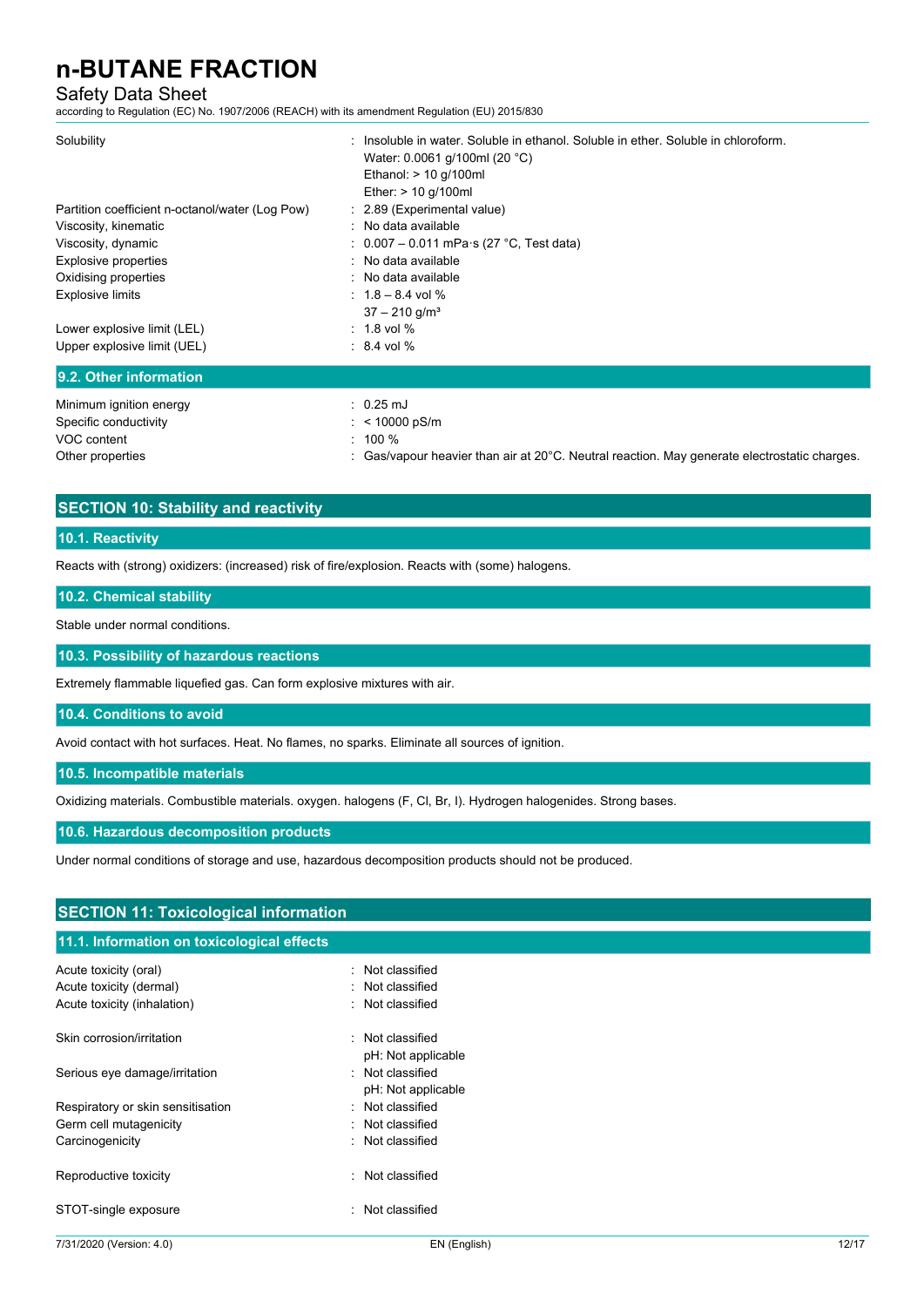## Safety Data Sheet

according to Regulation (EC) No. 1907/2006 (REACH) with its amendment Regulation (EU) 2015/830

| STOT-repeated exposure                                 | Not classified                                                                                                                                                 |
|--------------------------------------------------------|----------------------------------------------------------------------------------------------------------------------------------------------------------------|
| Aspiration hazard                                      | : Not classified                                                                                                                                               |
| Potential adverse human health effects and<br>symptoms | : Odour threshold is well above the exposure limit. May cause frostbites. Large spills/in<br>enclosed spaces: risk of oxygen deficiency. May cause frostbites. |

| <b>SECTION 12: Ecological information</b>                    |                                                                                                                                                                                                                                                                              |  |
|--------------------------------------------------------------|------------------------------------------------------------------------------------------------------------------------------------------------------------------------------------------------------------------------------------------------------------------------------|--|
| 12.1. Toxicity                                               |                                                                                                                                                                                                                                                                              |  |
| Ecology - general                                            | $\therefore$ Not classified as dangerous for the environment according to the criteria of Regulation (EC)<br>No 1272/2008.                                                                                                                                                   |  |
| Ecology - air                                                | : Not included in the list of substances which may contribute to the greenhouse effect (IPCC).<br>Not included in the list of fluorinated greenhouse gases (Regulation (EU) No 517/2014). Not<br>classified as dangerous for the ozone layer (Regulation (EC) No 1005/2009). |  |
| Ecology - water                                              | : Toxic to crustacea. Not harmful to fishes. No water pollutant (surface water). Toxic to algae.                                                                                                                                                                             |  |
| Hazardous to the aquatic environment, short-term<br>(acute)  | : Not classified                                                                                                                                                                                                                                                             |  |
| Hazardous to the aquatic environment, long-term<br>(chronic) | Not classified                                                                                                                                                                                                                                                               |  |

| n-BUTANE FRACTION (106-97-8) |                                               |  |
|------------------------------|-----------------------------------------------|--|
| LC50 fish 1                  | > 1000 mg/l (96 h, Pimephales promelas, QSAR) |  |
| EC50 72h algae $(1)$         | $5.3 - 5.5$ mg/l (Algae, QSAR)                |  |

| 1,3-butadiene (106-99-0) |                                                       |
|--------------------------|-------------------------------------------------------|
| LC50 fish 1              | 45 mg/l Test organisms (species): Pimephales promelas |
| EC50 Daphnia 1           | 33 mg/l Test organisms (species): Daphnia magna       |
| $EC50$ 72h algae (1)     | 33 mg/l Test organisms (species): other:algae         |

| 12.2. Persistence and degradability             |                                                       |  |
|-------------------------------------------------|-------------------------------------------------------|--|
| n-BUTANE FRACTION (106-97-8)                    |                                                       |  |
| Persistence and degradability                   | Readily biodegradable in water.                       |  |
| 12.3. Bioaccumulative potential                 |                                                       |  |
| n-BUTANE FRACTION (106-97-8)                    |                                                       |  |
| Partition coefficient n-octanol/water (Log Pow) | 2.89 (Experimental value)                             |  |
| Bioaccumulative potential                       | Low potential for bioaccumulation (Log Kow $\leq$ 4). |  |
| 12.4. Mobility in soil                          |                                                       |  |
| n-BUTANE FRACTION (106-97-8)                    |                                                       |  |
| Surface tension                                 | $< 0.1$ N/m (0 °C)                                    |  |
| Ecology - soil                                  | Not applicable (gas).                                 |  |
| 12 E. Dooulto of DPT and vDvP accessment        |                                                       |  |

## **12.5. Results of PBT and vPvB assessment n-BUTANE FRACTION (106-97-8)** This substance/mixture does not meet the PBT criteria of REACH regulation, annex XIII This substance/mixture does not meet the vPvB criteria of REACH regulation, annex XIII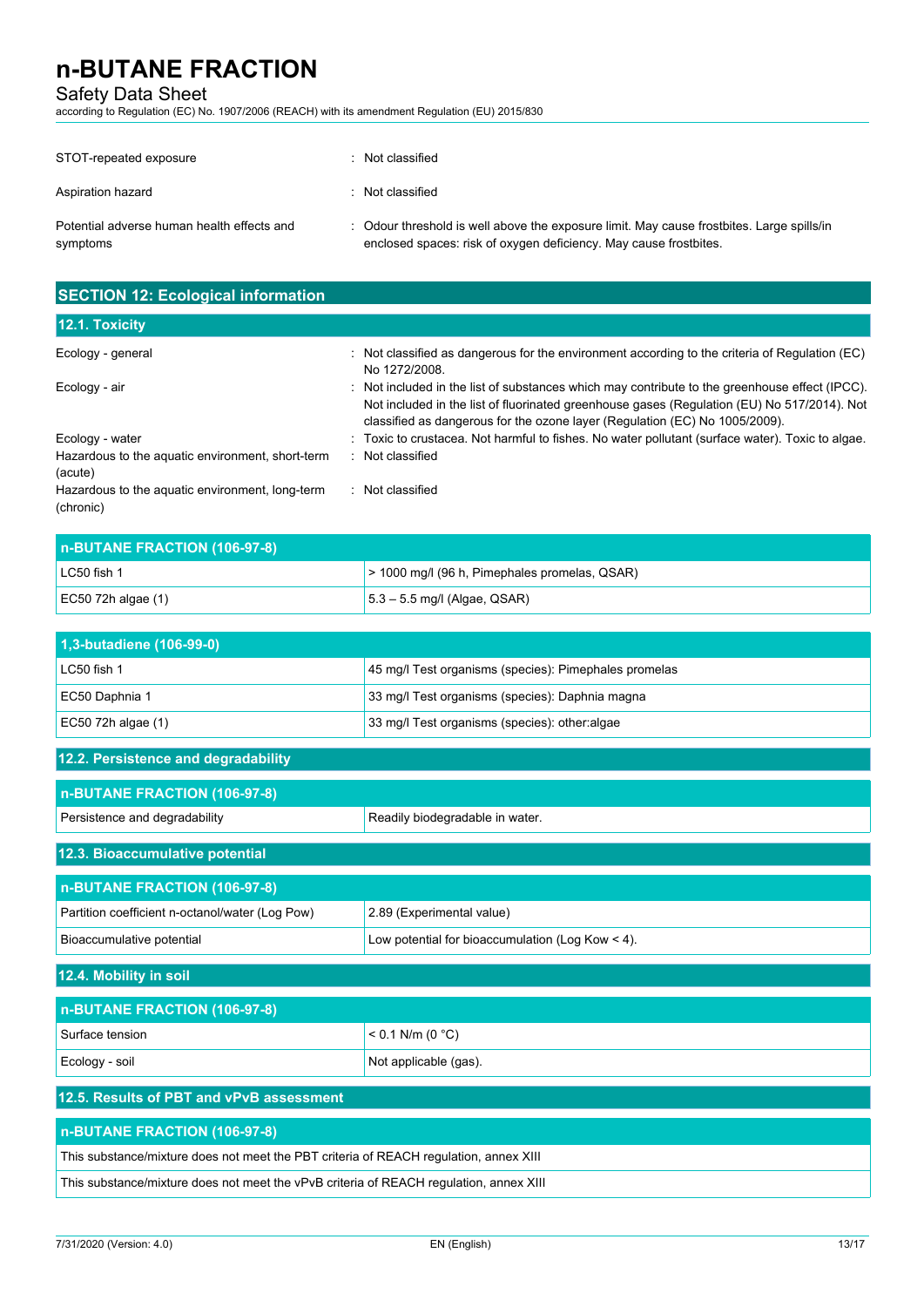## Safety Data Sheet

according to Regulation (EC) No. 1907/2006 (REACH) with its amendment Regulation (EU) 2015/830

### **12.6. Other adverse effects**

### No additional information available

| <b>SECTION 13: Disposal considerations</b>                            |                                                                                                                                                                                                                                                                                                                                                                                                                                                                                                                                                                                                                                                                                                           |  |  |
|-----------------------------------------------------------------------|-----------------------------------------------------------------------------------------------------------------------------------------------------------------------------------------------------------------------------------------------------------------------------------------------------------------------------------------------------------------------------------------------------------------------------------------------------------------------------------------------------------------------------------------------------------------------------------------------------------------------------------------------------------------------------------------------------------|--|--|
| 13.1. Waste treatment methods                                         |                                                                                                                                                                                                                                                                                                                                                                                                                                                                                                                                                                                                                                                                                                           |  |  |
| Waste treatment methods<br>Product/Packaging disposal recommendations | : Dispose of contents/container in accordance with licensed collector's sorting instructions.<br>: Remove waste in accordance with local and/or national regulations. Hazardous waste shall<br>not be mixed together with other waste. Different types of hazardous waste shall not be<br>mixed together if this may entail a risk of pollution or create problems for the further<br>management of the waste. Hazardous waste shall be managed responsibly. All entities that<br>store, transport or handle hazardous waste shall take the necessary measures to prevent<br>risks of pollution or damage to people or animals. Refer to manufacturer/supplier for<br>information on recovery/ recycling. |  |  |
| Additional information                                                | : Hazardous waste according to Directive 2008/98/EC, as amended by Regulation (EU) No<br>1357/2014 and Regulation (EU) No 2017/997.                                                                                                                                                                                                                                                                                                                                                                                                                                                                                                                                                                       |  |  |
| European List of Waste (LoW) code                                     | : 15 01 10 <sup>*</sup> - packaging containing residues of or contaminated by dangerous substances<br>16 05 04* - gases in pressure containers (including halons) containing dangerous<br>substances                                                                                                                                                                                                                                                                                                                                                                                                                                                                                                      |  |  |

## **SECTION 14: Transport information**

#### In accordance with ADR / RID / IMDG / IATA / ADN

| <b>ADR</b>                             | <b>IMDG</b>                                                   | <b>IATA</b>                          | <b>ADN</b>                            | <b>RID</b>                            |
|----------------------------------------|---------------------------------------------------------------|--------------------------------------|---------------------------------------|---------------------------------------|
| 14.1. UN number                        |                                                               |                                      |                                       |                                       |
| <b>UN 1011</b>                         | <b>UN 1011</b>                                                | <b>UN 1011</b>                       | <b>UN 1011</b>                        | <b>UN 1011</b>                        |
| 14.2. UN proper shipping name          |                                                               |                                      |                                       |                                       |
| <b>Butane</b>                          | butane                                                        | <b>Butane</b>                        | <b>Butane</b>                         | <b>Butane</b>                         |
| <b>Transport document description</b>  |                                                               |                                      |                                       |                                       |
| UN 1011 Butane, 2.1, (B/D)             | UN 1011 butane, 2.1                                           | UN 1011 Butane, 2.1                  | UN 1011 Butane, 2.1                   | UN 1011 Butane, 2.1                   |
|                                        | 14.3. Transport hazard class(es)                              |                                      |                                       |                                       |
| 2.1                                    | 2.1                                                           | 2.1                                  | 2.1                                   | 2.1                                   |
|                                        |                                                               |                                      |                                       |                                       |
| 14.4. Packing group                    |                                                               |                                      |                                       |                                       |
| Not applicable                         | Not applicable                                                | Not applicable                       | Not applicable                        | Not applicable                        |
| 14.5. Environmental hazards            |                                                               |                                      |                                       |                                       |
| Dangerous for the<br>environment: No   | Dangerous for the<br>environment : No<br>Marine pollutant: No | Dangerous for the<br>environment: No | Dangerous for the<br>environment : No | Dangerous for the<br>environment : No |
| No supplementary information available |                                                               |                                      |                                       |                                       |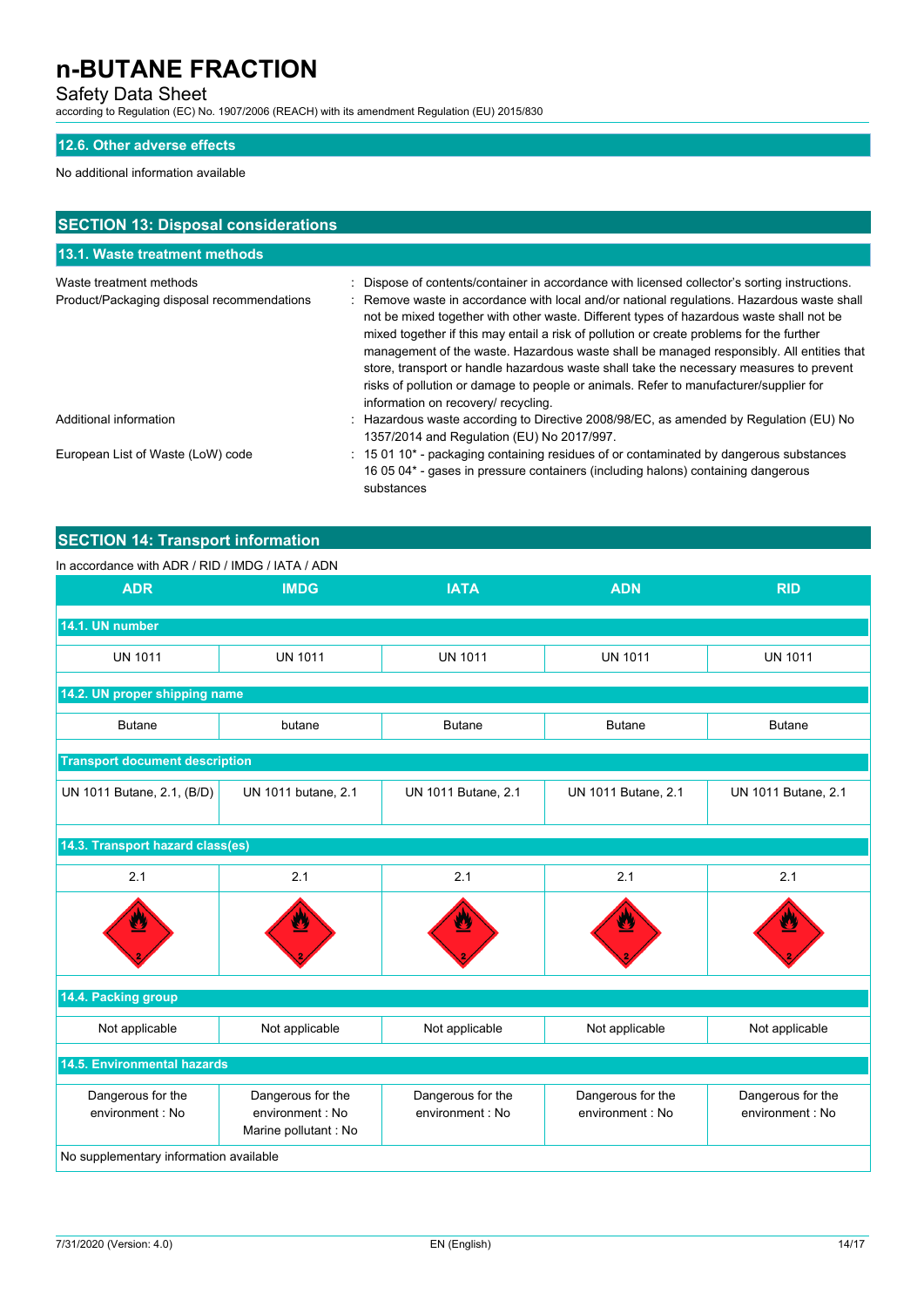## Safety Data Sheet

according to Regulation (EC) No. 1907/2006 (REACH) with its amendment Regulation (EU) 2015/830

| 14.6. Special precautions for user        |                             |
|-------------------------------------------|-----------------------------|
| <b>Overland transport</b>                 |                             |
| Transport regulations (ADR)               | Subject to the provisions   |
| Classification code (ADR)                 | : 2F                        |
| Hazard identification number (Kemler No.) | 23                          |
| Orange plates                             | ÷<br>23<br>1011             |
| Tunnel restriction code (ADR)             | B/D<br>۰.                   |
| EAC code                                  | : 2YE                       |
| <b>Transport by sea</b>                   |                             |
| Transport regulations (IMDG)              | : Subject to the provisions |
| EmS-No. (Fire)                            | $: F-D$                     |
| EmS-No. (Spillage)                        | $: S-U$                     |
| <b>Air transport</b>                      |                             |
| Transport regulations (IATA)              | : Subject to the provisions |
| <b>Inland waterway transport</b>          |                             |
| Classification code (ADN)                 | : 2F                        |
| Carriage permitted (ADN)                  | : T                         |
| <b>Rail transport</b>                     |                             |
| Transport regulations (RID)               | : Subject to the provisions |
| Classification code (RID)                 | : 2F                        |
|                                           |                             |

**14.7. Transport in bulk according to Annex II of Marpol and the IBC Code**

Not applicable

## **SECTION 15: Regulatory information**

**15.1. Safety, health and environmental regulations/legislation specific for the substance or mixture**

### **15.1.1. EU-Regulations**

| The following restrictions are applicable according to Annex XVII of the REACH Regulation (EC) No 1907/2006: |                                   |                                                                                                                                                                                                                                                                                                                                                                                                                |
|--------------------------------------------------------------------------------------------------------------|-----------------------------------|----------------------------------------------------------------------------------------------------------------------------------------------------------------------------------------------------------------------------------------------------------------------------------------------------------------------------------------------------------------------------------------------------------------|
| Reference code Applicable on                                                                                 |                                   | Entry title or description                                                                                                                                                                                                                                                                                                                                                                                     |
| 40.                                                                                                          | n-BUTANE FRACTION : 1,3-butadiene | Substances classified as flammable gases category 1 or 2, flammable liquids<br>categories 1, 2 or 3, flammable solids category 1 or 2, substances and mixtures<br>which, in contact with water, emit flammable gases, category 1, 2 or 3, pyrophoric<br>liquids category 1 or pyrophoric solids category 1, regardless of whether they<br>appear in Part 3 of Annex VI to Regulation (EC) No 1272/2008 or not. |

n-BUTANE FRACTION is not on the REACH Candidate List

n-BUTANE FRACTION is not on the REACH Annex XIV List

n-BUTANE FRACTION is not subject to Regulation (EU) No 649/2012 of the European Parliament and of the Council of 4 july 2012 concerning the export and import of hazardous chemicals.

n-BUTANE FRACTION is not subject to Regulation (EU) No 2019/1021 of the European Parliament and of the Council of 20 June 2019 on persistent organic pollutants

VOC content : 100 %

| 15.1.2. National regulations               |                                                                                                  |
|--------------------------------------------|--------------------------------------------------------------------------------------------------|
| Germany                                    |                                                                                                  |
| <b>Employment restrictions</b>             | Observe restrictions according Act on the Protection of Working Mothers (MuSchG)                 |
|                                            | Observe restrictions according Act on the Protection of Young People in Employment<br>(JArbSchG) |
| Water hazard class (WGK)                   | WGK nwg, Non-hazardous to water (Classification according to AwSV; ID No. 561)                   |
| Hazardous Incident Ordinance (12. BImSchV) | Is not subject of the Hazardous Incident Ordinance (12. BImSchV)                                 |
|                                            |                                                                                                  |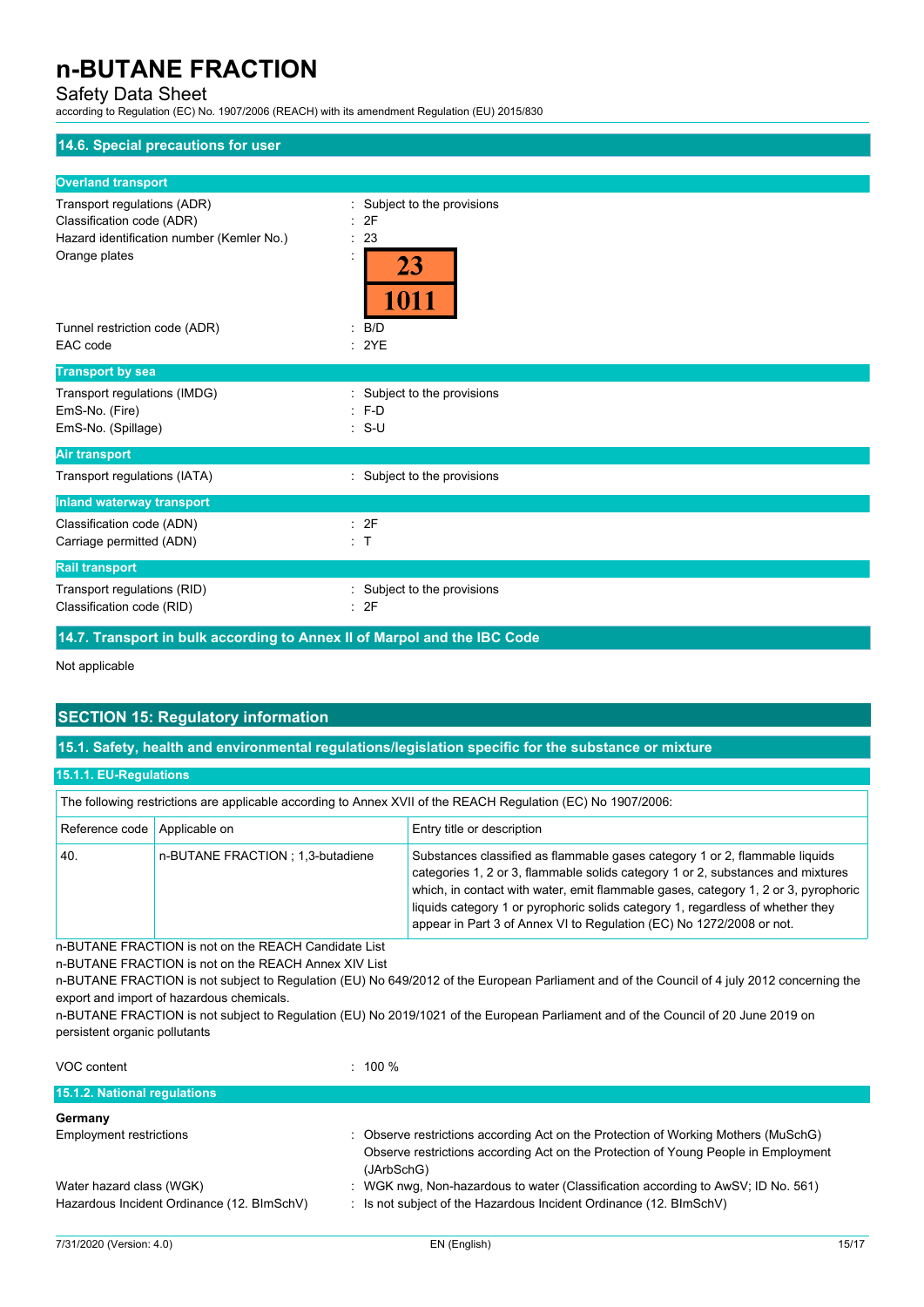## Safety Data Sheet

according to Regulation (EC) No. 1907/2006 (REACH) with its amendment Regulation (EU) 2015/830

| Technical Instructions on Air Quality Control (TA<br>Luft) | : 5.2.5 Organic Substances                                                                                                                       |
|------------------------------------------------------------|--------------------------------------------------------------------------------------------------------------------------------------------------|
| <b>Denmark</b>                                             |                                                                                                                                                  |
| Class for fire hazard                                      | $\therefore$ Class I-1                                                                                                                           |
| Store unit                                                 | $: 1$ liter                                                                                                                                      |
| <b>Classification remarks</b>                              | : F+ <flam. (liq.)="" 1;="" gas="" press.="">; Emergency management guidelines for the storage<br/>of flammable liquids must be followed</flam.> |
| Danish National Regulations                                | : Young people below the age of 18 years are not allowed to use the product                                                                      |

### **15.2. Chemical safety assessment**

The substance is not classified for human health hazards or for environment effects and it is not PBT or vPvB so that no exposure assessment or risk characterisation is required.

## **SECTION 16: Other information**

| <b>Indication of changes:</b> |                |                   |                                                                                                                                      |
|-------------------------------|----------------|-------------------|--------------------------------------------------------------------------------------------------------------------------------------|
| <b>Version</b>                | Date of change | <b>Section</b>    | <b>Comments</b>                                                                                                                      |
| 1.0                           | 16/03/2010     | All               | recommendations of Regulations (EC)<br>#1907/2006                                                                                    |
| 2.0                           | 25/10/2010     | All               | Version was created after registration                                                                                               |
| 2.1                           | 07/02/2011     | 81                | Section was updated                                                                                                                  |
| 2.2                           | 02/10/2014     | $2 - 16$          | Sections were updated                                                                                                                |
| 2.3                           | 17/05/2016     | <b>Title, 1.3</b> | Company name of the Supplier was changed                                                                                             |
| 3.0                           | 21/01/2019     | 1-16, Annex       | SDS have been corrected in according to new<br>data of Registration dossier, Chemical Safety<br>Report and new Transport information |
| 3.1                           | 07/02/2020     | <b>Title, 1.1</b> | Product trade name has been modified                                                                                                 |
| 4.0                           | 31/07/2020     | All               | All sections were updated, the document<br>format was changed.                                                                       |
| 4.1                           | 21/12/2020     | 1.3, 1.4          | Company name of the Supplier was changed                                                                                             |

| <b>Full text of H- and EUH-statements:</b> |                                                                                                                           |  |
|--------------------------------------------|---------------------------------------------------------------------------------------------------------------------------|--|
| Flam. Gas 1                                | Flammable gases, Category 1                                                                                               |  |
| Press. Gas (Liq.)                          | Gases under pressure : Liquefied gas                                                                                      |  |
| H <sub>220</sub>                           | Extremely flammable gas.                                                                                                  |  |
| H <sub>280</sub>                           | Contains gas under pressure; may explode if heated.                                                                       |  |
| <b>Full text of use descriptors</b>        |                                                                                                                           |  |
| ERC1                                       | Manufacture of the substance                                                                                              |  |
| ERC <sub>2</sub>                           | Formulation into mixture                                                                                                  |  |
| ERC <sub>3</sub>                           | Formulation into solid matrix                                                                                             |  |
| ERC4                                       | Use of non-reactive processing aid at industrial site (no inclusion into or onto article)                                 |  |
| ERC <sub>5</sub>                           | Use at industrial site leading to inclusion into/onto article                                                             |  |
| ERC <sub>6a</sub>                          | Use of intermediate                                                                                                       |  |
| ERC6b                                      | Use of reactive processing aid at industrial site (no inclusion into or onto article)                                     |  |
| ERC <sub>6</sub> c                         | Use of monomer in polymerisation processes at industrial site (inclusion or not into/onto article)                        |  |
| ERC6d                                      | Use of reactive process regulators in polymerisation processes at industrial site (inclusion or not into/onto<br>article) |  |